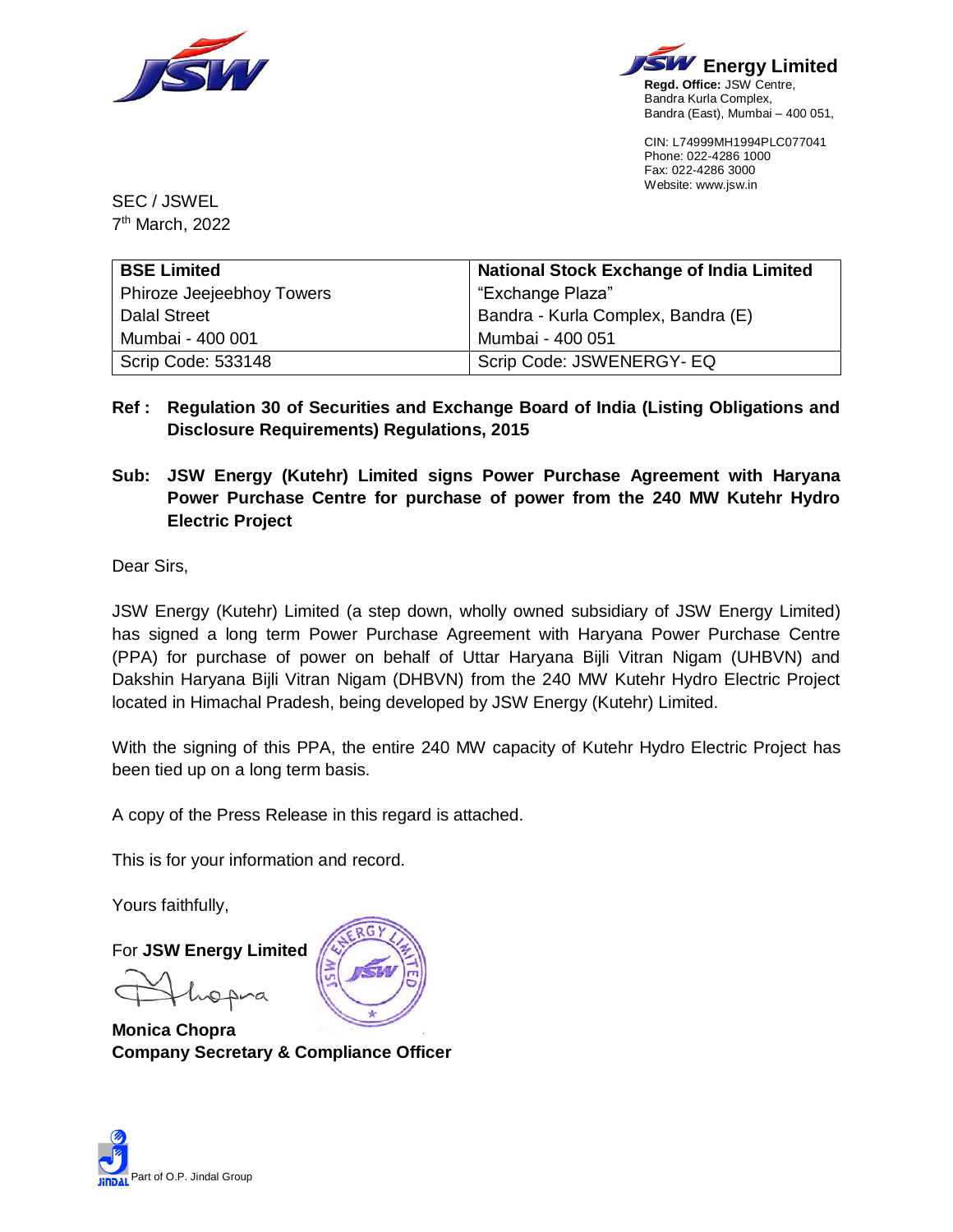

**Press Release March 07, 2022** 

## **Signing of 240 MW PPA with Haryana Discom for Kutehr Project**

**Mumbai, India – March 07, 2022** – JSW Energy's Kutehr project has signed a power purchase agreement (PPA) with Haryana Power Purchase Centre (HPPC) for supply of 240 MW hydro power. The PPA is valid for a period of 35 years (with further extension possible at mutually agreed terms), and signed at a Levelized ceiling tariff of Rs 4.50/kWh (at ex bus-bar). The PPA capacity was selected through competitive bidding under Expression of Interest invited by the HPPC on 3rd July 2018.

JSW Energy (or "the Company") through its wholly-owned step-down subsidiary 'JSW Energy Kutehr Limited' (JSWEKL) is currently constructing the 240 MW (3x80 MW) hydroelectric plant located in Kutehr, Chamba district of Himachal Pradesh. The project construction is progressing well ahead of its schedule, with 65% tunnelling work completed by Feb'22 and is expected to be commissioned by September 2024.

Haryana Power Purchase Centre will purchase the power on behalf of Uttar Haryana Bijli Vitran Nigam (UHBVN) and Dakshin Haryana Bijli Vitran Nigam (DHBVN). In Sep'2020, Haryana Electricity Regulatory Commission (HERC) had granted its approval for above procurement of power and had directed the parties to finalise the PPA. The power purchased under the PPA will be utilised to meet the Hydro Power Purchase Obligation (HPPO) of the state discom utilities.

With the Board approval for corporate re-organisation in place, the renewable energy businesses (Green) including hydro assets are to be housed under a wholly owned subsidiary 'JSW Neo Energy Limited'. The total capacity of the Green business is 3.8GW including 2.5GW of under-construction projects, while the total Hydro assets are 1.6GW including 240 MW of under-construction project (Kutehr). The company has now signed PPA's for the entire 2.5 GW under-construction renewable projects, and the 225 MW solar plant (under group Captive) is nearing completion with commissioning scheduled in the next few weeks.

**Prashant Jain, Joint Managing Director and CEO of JSW Energy, said**: *"Hydro power has an important role to play in achieving India's renewable and net-zero ambitions. Being the largest private sector operator of hydro power plants in India and having over two decades of experience of safely building and operating power projects, we continue to contribute meaningfully towards India's hydro power and COP-26 commitments. The construction of the project is in full-swing and will be completed in a record time in India."*